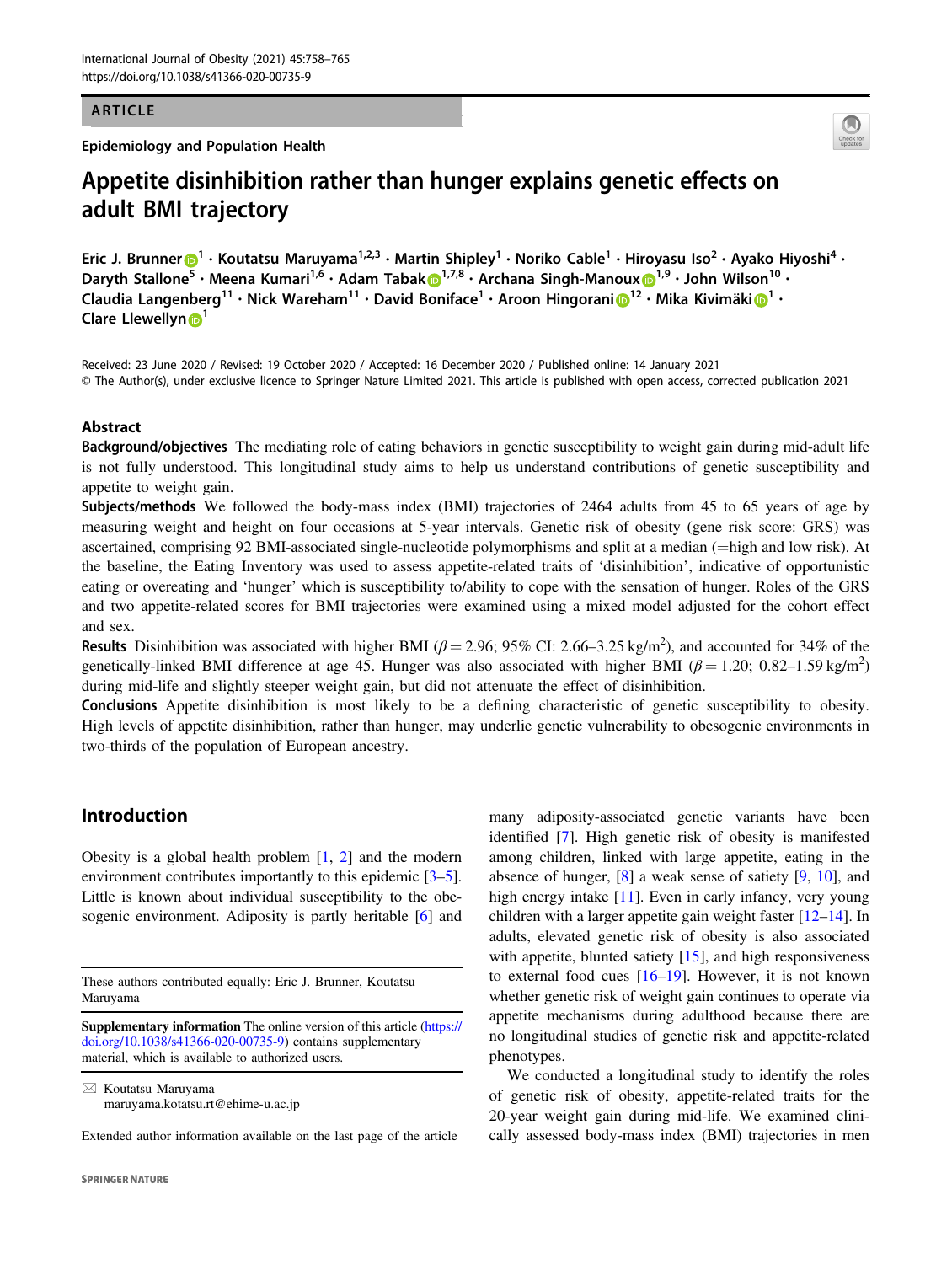and women from age 45 to 65 with the UK civil service, i.e., Whitehall II cohort according to gene risk score, and two appetite-related traits, using a multi-item eating behavior questionnaire [\[20](#page-6-0)].

## Subjects and methods

#### Study population

Individuals were recruited to the Whitehall II cohort study in 1985–1988 from civil servants working in the London offices of 20 Whitehall departments in London [\[21](#page-6-0)]. 10,308 individuals participated, with a response rate of 73%. In 1997–1999, the baseline for this study, 6551 individuals participated in the research clinic for medical check-up. At the 2003–2004 clinic, participants of European ancestry provided blood, which was used for genotyping BMIassociated SNPs. We analyzed 1896 men and 568 women aged 45–65 years at baseline with complete data available on genes, eating behaviors and BMI (collected at clinic phases 5, 7, 9, and 11, 1997–2013; see Fig. S1). The University College London Research Ethics Committee approved the study. Participants gave informed consent at each data collection.

#### Appetite-related trait assessment

Two appetite-related traits, hunger and disinhibition, were assessed through self-report responses to Stunkard and Messick's Eating Inventory (EI), administered at baseline [\[20\]](#page-6-0). Hunger is defined as the internal physiological urge or drive to eat, relating to susceptibility to and ability to cope with the sensation of hunger [[22](#page-6-0)]. Appetite disinhibition is defined as the opportunistic eating or overeating response to environmental and emotional cues. Disinhibition may involve several behavioral traits: high responsiveness to external food cues e.g., sight of attractive foods on display in a shop, smelling hot, freshlyprepared foods; eating in the absence of hunger; eating in an uncontrolled way (binge eating); over-eating in social situations. Emotionally cued eating concerns eating in response to low mood, depression or anxiety; eating as a response to loneliness.

The EI includes assessment of disinhibition and hunger with good reliability and validity (see Supplementary Text) [\[20](#page-6-0)]. Internal consistency of the disinhibition and hunger scales was evaluated using Cronbach's alpha in the present sample (Disinhibition: men 0.77, women 0.84; hunger: men 0.72, women 0.76). Disinhibition (16 items). Hunger (14 items). Up to one missing item response per subscale was allowed, scaling up the score proportionally. Among the 6551 individuals who participated at the clinic screening in

1997–1999, the EI was administered to 5308 (81%) (Fig. S1). Among those of European ethnicity ( $N = 4925$ ), the EI was fully completed and appetite traits ascertained for 4794 (97%) participants.

## Adiposity measurement

BMI was calculated as weight(kg)/height(m)<sup>2</sup> based on clinic measurements following standard protocols [[21\]](#page-6-0). BMI was assessed four times at 5-year intervals (1997–99, 2002–04, 2007–09 and 2012–2013). Among the 2464 participants, the percentage of participants who had BMI was 88% in 1997–99, 99% in 2002–04, 92% in 2007–09, and 84% in 2012–2013, respectively (Fig. S1). We also identified maximum BMI during follow-up, for the purpose of a sensitivity analysis (see Statistical Analysis section for detail).

## Gene risk score

DNA was extracted from blood samples collected in the 2003–2004 phase 7 clinic using magnetic bead technology. Genotyping with the metabochip, a custom Illumina iSelect genotyping array, was successful for 5441 participants (78.7% of 6914 phase 7 participants) of whom 5067 reported European ethnicity [\[23\]](#page-6-0). We measured 92 of 97 independent obesity-related SNPs previously associated with BMI in GWAS [[7\]](#page-6-0). The genotype frequencies did not deviate from Hardy–Weinberg equilibrium ( $p > 0.05$ ). We calculated a genetic risk score (GRS) for all available BMI-related loci on each individual, based on an additive model of genetic risk. We split the GRS at the median (high vs. low).

## Covariates

Age and sex were reported by participants. For all analyses, age was centered at 60 years. Birth year was centered at 1940 to take account of the secular trend in BMI changes [\[24\]](#page-6-0).

#### Study design overview

We used longitudinal modelling to analyze trajectories of weight gain between ages 45 and 65 years with BMI as outcome (dependent variable). After age 65, mean BMI plateaued and then tended to decline. Three risk factors were examined separately in relation to age 45 (baseline) BMI and BMI change: (1) gene risk score (2) hunger, and (3) disinhibition. For the second part of the study we conducted mediation analysis to compare the extent to which the two appetite traits (hunger, disinhibition) accounted statistically for the effect of gene risk score on baseline BMI and BMI trajectory.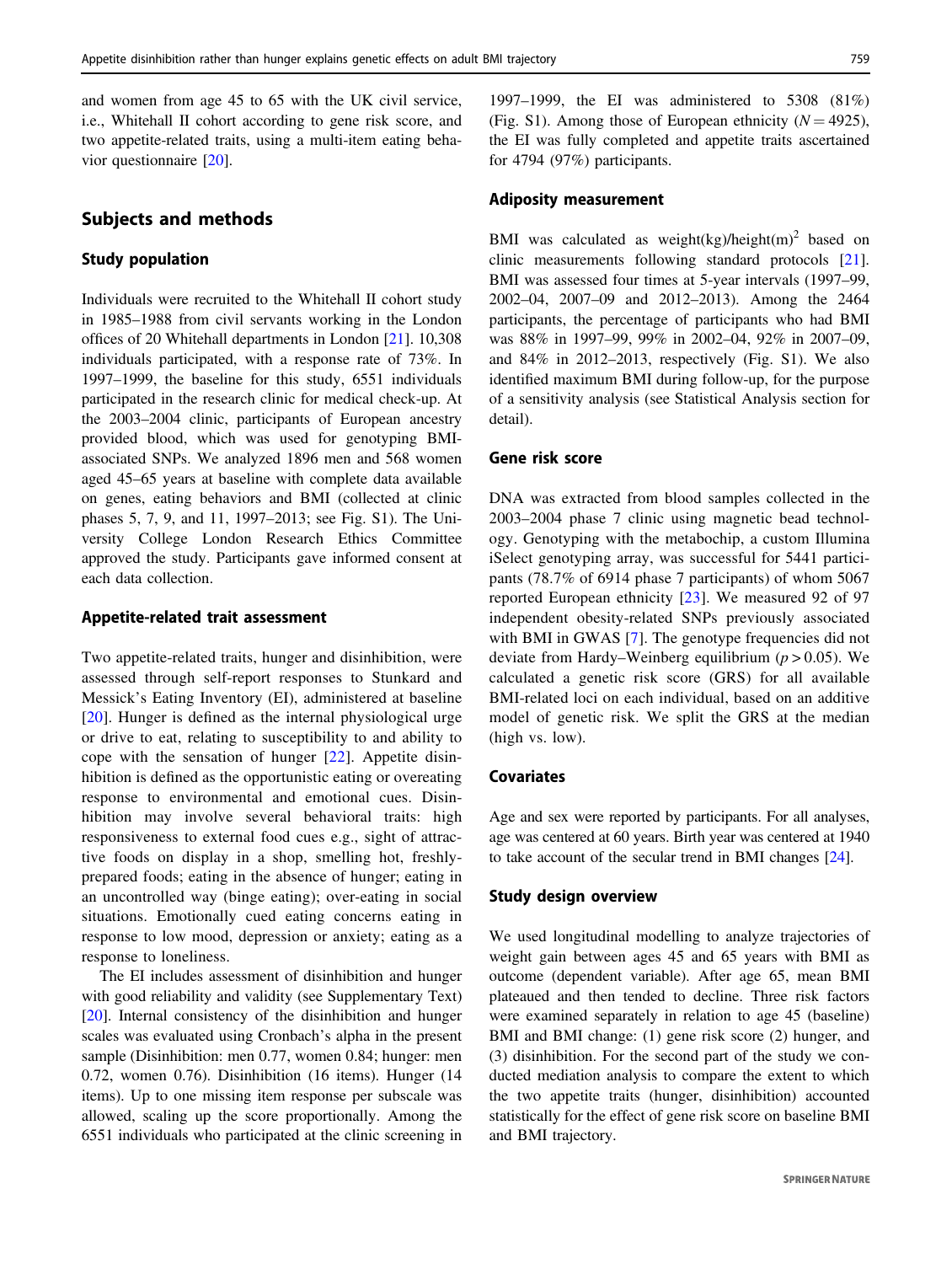|  |  |  | Table 1 Baseline characteristics by gene risk score for adiposity. |  |  |  |  |  |  |  |
|--|--|--|--------------------------------------------------------------------|--|--|--|--|--|--|--|
|--|--|--|--------------------------------------------------------------------|--|--|--|--|--|--|--|

|                               | Gene risk score |            |      |            |                       |
|-------------------------------|-----------------|------------|------|------------|-----------------------|
|                               | Low             |            | High |            | P value               |
| Number of participants        | 1329            |            | 1135 |            |                       |
| Men $(\%)$                    | 78.4            |            | 75.2 |            | 0.063                 |
| Age, Mean (SD)                | 55.4            | (6.0)      | 55.5 | (6.0)      | 0.82                  |
| BMI, Mean (SD)                | 25.7            | (3.7)      | 26.6 | (3.8)      | < 0.0001              |
| Gene risk score.<br>Mean (SD) | 84.5            | (3.9)      | 94.1 | (3.6)      | < 0.0001              |
| Disinhibition, Mean (SD)      |                 | 4.38(3.11) |      |            | 4.95 $(3.42)$ <0.0001 |
| High disinhibition $(\%)$     | 48.3            |            | 55.3 |            | 0.0005                |
| Hunger, Mean (SD)             |                 | 3.37(2.59) |      | 3.62(2.73) | 0.018                 |
| High hunger $(\%)$            | 38.2            |            | 42.5 |            | 0.032                 |

High categories defined as being above the median score in the whole cohort.

#### Statistical analysis

Linear mixed effect models were fitted to examine heterogeneity in BMI trajectories by age, taking into account effects of sex, year of birth and linear and curvilinear (quadratic) effects over the follow-up. To examine BMI trajectories according to GRS and appetite-related traits we dichotomized the scores as either low or high according to the median values using the maximum number of participants available. The effect of GRS and appetite-related traits on BMI trajectories was examined by fitting the interaction of the linear term for age with each of the dichotomized exposures of interest. The estimates from these models were used to plot BMI trajectories for participants with low and high GRS and appetite-related traits.

After that, the effects of the appetite-related traits on the association of GRS with BMI trajectory intercept were estimated using the equation  $((β1 – β0)/β0) \times 100\%$ , where β0 is the coefficient for GRS in a model with covariates and  $β1$  is the coefficient for GRS in a model with covariates + continuous appetite-related score. We calculated 95% CI for the attenuations, i.e., mediation using the bootstrap method with 2000 re-samplings to examine the role of appetite traits.

Further, we examined the joint effect of the two appetite traits by creating a variable with three levels according to the number of times (0, 1 or 2) participants were in the high category for the two appetite traits (Supplementary Text). Also, using just one observation per participant, we estimated the effects of appetite-related traits on the associations of GRS with the maximum BMI attained during follow-up using multiple regression and used the bootstrap method with 2000 re-samplings to calculate 95% CI for these attenuations as a sensitivity analysis (Supplementary files). Probability values for statistical tests were 2-tailed.

Table 2 Coefficients from linear mixed models of BMI trajectory comparing high<sup>a</sup> vs. low gene risk score and eating behaviors (disinhibition and hunger) and their interactions with age, for BMI measurements at ages 45–65 years.  $(N = 2464)$ .

|                                                   | Coefficient <sup>b</sup> | $(95\% \text{ C}I)$ | P value  |
|---------------------------------------------------|--------------------------|---------------------|----------|
| High gene risk score <sup>c</sup>                 | 0.88                     | (0.56, 1.20)        | < 0.0001 |
| Interaction: High gene risk<br>$score \times age$ | 0.005                    | $(-0.010, 0.019)$   | 0.54     |
| High disinhibition <sup>c</sup>                   | 2.96                     | (2.66, 3.25)        | < 0.0001 |
| Interaction: High<br>disinhibition $\times$ age   | 0.005                    | $(-0.009, 0.020)$   | 0.49     |
| High hunger <sup>c</sup>                          | 1.20                     | (0.82, 1.59)        | < 0.0001 |
| Interaction: High hunger $\times$<br>age          | 0.023                    | (0.008, 0.038)      | 0.002    |

<sup>a</sup>High categories defined as being above the median score in the whole cohort.

<sup>b</sup>Coefficients are adjusted for sex, linear (age) and curvilinear (age squared) trend and birth cohort effect on BMI trajectories.

c Effects of high gene risk score, disinhibition and hunger shown for age 45.

All analyses were conducted using STATA 15.1 (Stata-Corp, College Station, TX, USA).

## Results

Genetic data were available, and GRS known on 2464 (51%) of the participants who completed the EI. A greater proportion of those with known, compared to unknown, GRS were men (77% vs. 68%) and they were 0.8 years younger  $(p < 0.001)$ , but baseline BMI did not differ between groups (both 26.1 kg/m<sup>2</sup>,  $p = 0.65$ ). Mean baseline BMI, disinhibition and hunger was  $25.7 \text{ kg/m}^2$ , 4.38 and 3.37 in the low genetic risk group and  $26.6 \text{ kg/m}^2$ , 4.95 and 3.62 in the high-risk group (Table 1). There were larger proportions of participants with high scores for disinhibition and hunger in the high (55.3%, 42.5%, respectively) compared to the low genetic risk group (48.3%, 38.2% respectively).

Table 2 and Fig. [1](#page-3-0) show the BMI trajectories from age 45 to 65 years, predicted with linear mixed models of genetic risk and appetite traits. On average, BMI increased by 2.1 kg/m<sup>2</sup> in men and  $2.6$  kg/m<sup>2</sup> in women during the observation; 6.1 kg (13 lb) and 7.5 kg (17 lb) respectively for an adult 1.7 m (5′7′′) tall. BMI trajectories were curvilinear and increased in parallel to age 65 for high and low levels of genetic risk (Fig. [1](#page-3-0)A; age interaction  $p = 0.54$ ).

We found that high genetic risk was associated with higher average BMI from 45 to 65 years (difference  $0.88 \text{ kg/m}^2$ ). In regard to appetite traits, the high disinhibition group had substantially higher average BMI from 45 to 65 years (difference  $2.96 \text{ kg/m}^2$ ). BMI trajectories increased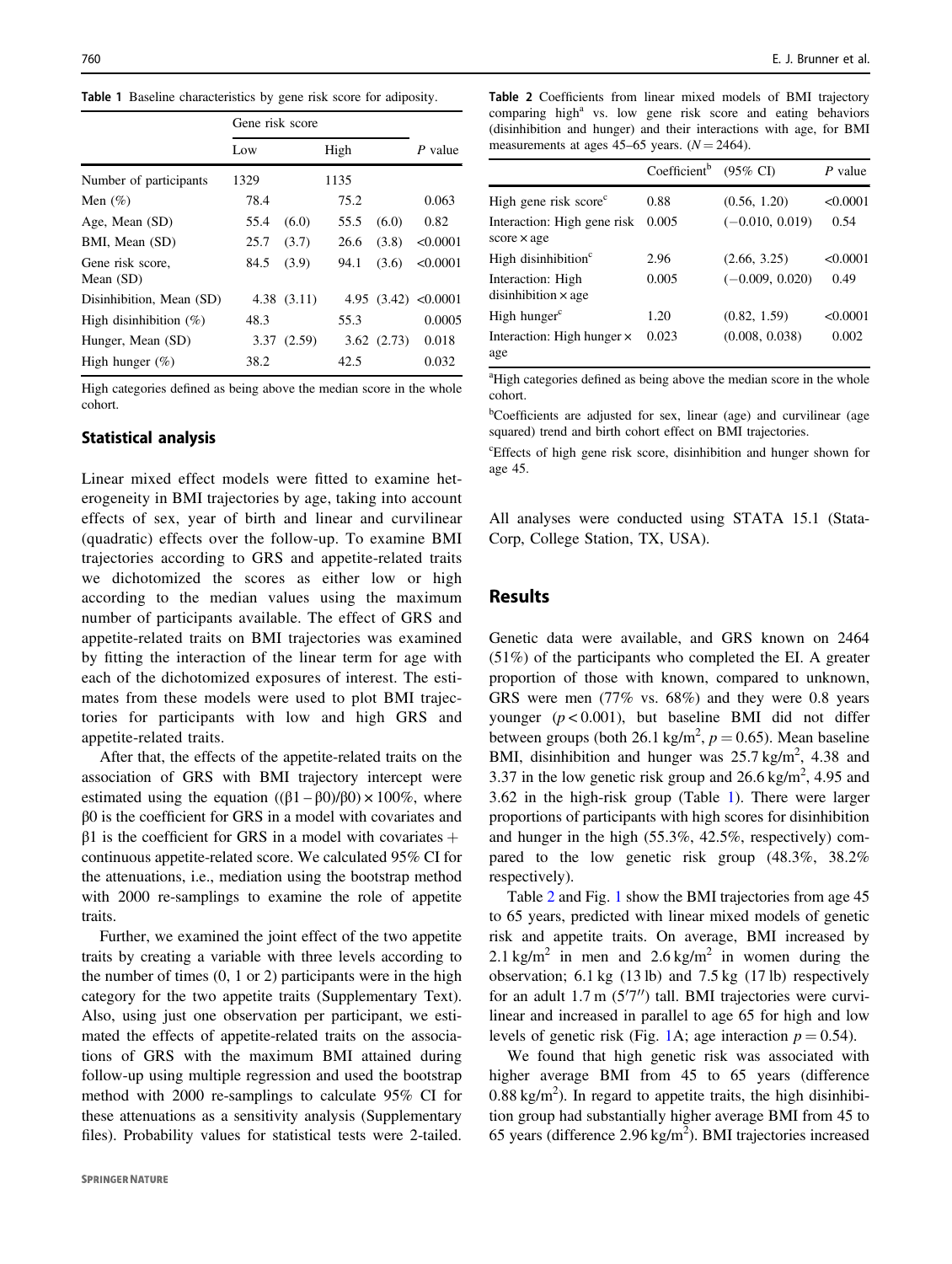# <span id="page-3-0"></span> $\sqrt{2}$  General risk score



 $\sum_{i=1}^{n}$ 



 $\left( \cdot \right)$  ----g.



Fig. 1 BMI trajectories to age 65, predictions from longitudinal model with gene risk score and each eating behavior.  $(N = 2464)$ . Error bars show 95% CI around fixed effects. Orange dashed line indicates those with gene risk score or eating behavior above median; Green solid line indicates those with gene risk score or eating behavior below median. BMI values are adjusted for sex and birth cohort effects.



Fig. 2 Mediation analysis of gene risk score difference in BMI by appetite-related traits in adults aged 45–65 years.  $(N = 2464)$ . The proportion of BMI differences according to genetic risk score explained by disinhibition and hunger was estimated by adding each appetite-related trait to a model for BMI, separately and simultaneously. The 95% confidence intervals for the mediation proportions were estimated using a bootstrap procedure. The model was adjusted for sex, linear and curvilinear age (age<sup>2</sup>), birth cohort effect on BMI, and the eating behavior \*age interaction. Disinhibition level accounted for 33.7% (95% confidence interval 29.1–42.9%) of the GRS-BMI association.

in parallel in the high and low disinhibition groups (Fig. 1B; age interaction  $p = 0.49$ . High hunger was also associated with higher BMI, but relatively smaller increase (difference  $1.20 \text{ kg/m}^2$ ) at age 45. BMI increased faster in the high hunger group  $(0.023 \text{ kg/m}^2)$  larger increase in BMI per year over follow-up) compared to the low hunger group, between ages 45 and 65 (Fig. 1C; age interaction  $p =$ 0.0021). The results were unchanged in a mutually adjusted model that included disinhibition and hunger scores together, and when using BMI measurements at all ages >45 years (Table S1). We examined the extent to which appetite-related traits accounted for the association between GRS and average BMI from 45 to 65 years of age, applying mediation analysis (Table S2). Disinhibition level accounted for 33.7% (95% confidence interval 29.1–42.9%) of the GRS-BMI association (Fig. 2). There was no further attenuation when hunger was added into the model, indicating that the association between genetic risk and average BMI in mid-life was mediated only by disinhibition.

The joint effect of appetite traits model also confirmed that the combination of high hunger and high disinhibition (0, 1, 2) and BMI trajectories were associated with the highest and steepest BMI trajectories from age 45 to 65 (interaction between appetite combination group and age,  $p < 0.0001$ ) (Fig. S2). Results in the sensitivity analyses were similar using measures of BMI at all ages >45 years (Table S3) and using maximum BMI, supporting the attenuating role of the appetite disinhibition in relation to GRS and BMI (Table S4).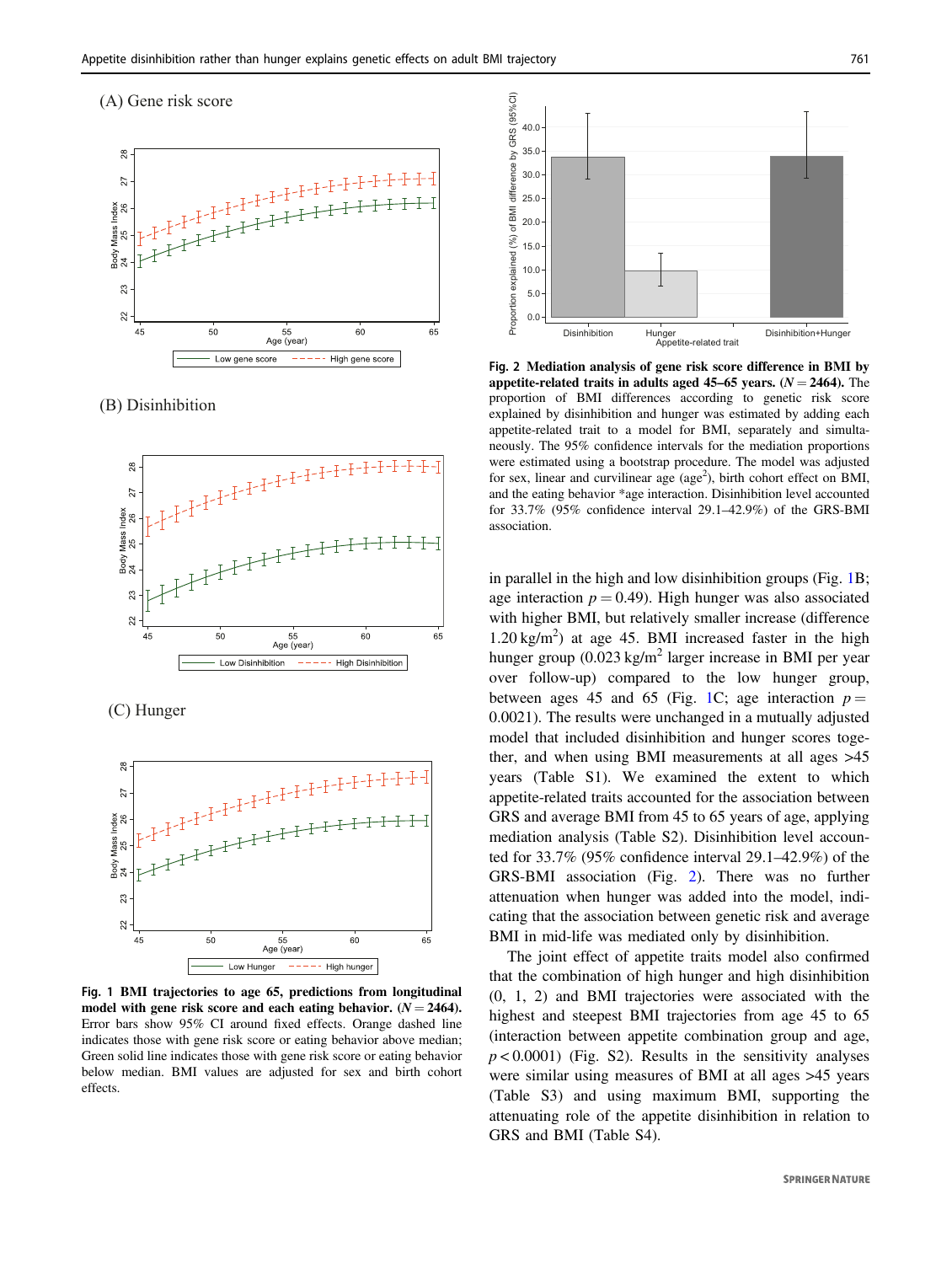## **Discussion**

BMI increased during mid-life, with an average 20-year gain to age 65 of 2.1 and  $2.6 \text{ kg/m}^2$  in men and women respectively. The associations between genetic risk, disinhibition and BMI were established age 45. Disinhibited eating was a defining characteristic of adults with higher BMI throughout mid-life, and of those with higher genetic susceptibility to adiposity.

Among those scoring above the median on disinhibition, average BMI was nearly 3.0 units higher than those with low disinhibition, equating to a difference of 8.6 kg (or 19 lbs.) for an adult of average height (1.7 m). Disinhibition accounted for approximately one-third of the association between genetic susceptibility to obesity and average BMI during mid-life. We observed that high hunger was associated with higher BMI at age 45 and BMI increased faster in the high hunger group compared to the low hunger group. Nevertheless, hunger had no significant and independent explanatory effect in our mediation analysis. Based on our findings, we think appetite disinhibition—overeating in response to external food cues—is a focal behavior underpinning genetic variation in susceptibility to the obesogenic environment.

### Findings in context

Disinhibited or uncontrolled eating is a characteristic of adults at higher genetic risk of obesity [\[16](#page-6-0)–[19\]](#page-6-0). Behavioral studies have shown aberrations in neurobehavioral markers of appetite, including the tendency to eat in the absence of hunger, and hyper-responsiveness to food cues among children  $[8, 11]$  $[8, 11]$  $[8, 11]$  $[8, 11]$  $[8, 11]$  and adults  $[25]$  $[25]$  according to genetic susceptibility to obesity. Gene expression studies support that many BMI-linked common genetic variants are expressed in brain areas with appetite regulation functions [\[7](#page-6-0)].

There is consistent longitudinal evidence from birth cohort studies that genetic risk of obesity is linked with weight gain throughout infancy and childhood [\[26](#page-6-0)–[28](#page-6-0)]. Previous findings showed that the length of the period of genetic effects in early adult life was likely subject to considerable individual variation [\[29](#page-6-0)–[31](#page-6-0)]. However, in our study, a difference in mean BMI of  $0.88 \text{ kg/m}^2$  between high and low genetic risk groups was established even after age 45 and it was stable at the age group level over the subsequent two decades.

Our statistical mediation models provide strongly that the level of disinhibition of appetite in response to environmental stimulus helps in understanding the nature of the global epidemic of obesity. The individual disinhibition score mediated around one-third of the genetic association with adiposity. On the other hand, the score on the internal physiological hunger trait scale, corresponding to the

intrinsic urge to eat, accounted for none of that association in the mediation model.

Disinhibition is a tendency to want to eat in response to the sight, smell or taste of palatable food [[20\]](#page-6-0). Its expression is likely strongly dependent on the food environment, and the current ubiquity of external food cues provides the ideal context for full expression of this trait. The link between appetite disinhibition and adiposity is congruent with findings in infants and children  $[12-14]$  $[12-14]$  $[12-14]$  $[12-14]$ , to which our findings offer extensive support. The disinhibition scale also measures the extent to which emotional reactions lead to overeating [[20\]](#page-6-0). Several studies have shown obesity-related risk alleles were associated with emotional eating or emotional problems [[32,](#page-6-0) [33](#page-6-0)], but the findings are controversial. Therefore, emotional eating might partly explain the association between obesity-related risk alleles and BMI trajectory.

Hunger, in contrast to the disinhibition component of appetite, is the drive to eat governed by internal neurobehavioral processes, as distinct from the desire to eat in response to external food cues [[20,](#page-6-0) [22](#page-6-0)]. Eating behaviors exhibit long-term stability [[34,](#page-6-0) [35](#page-6-0)]; we also observed that higher hunger scores were associated with higher BMI in mid-life and slightly greater weight gain equating to 0.5 BMI units over 20 years from age 45. Nevertheless, we did not find the significant role played by hunger compared to disinhibition. The declining rate of weight gain during later adulthood in our findings suggests that hunger may decline incrementally from mid-life to older ages.

Longitudinal data on genetic influences on clinically measured BMI trajectories from mid-life to older age are rare [\[29](#page-6-0)–[31](#page-6-0), [36,](#page-6-0) [37](#page-6-0)], and there have been no longitudinal studies to date incorporating appetite-related traits in mid-life [\[38](#page-7-0)–[43](#page-7-0)]. The measured appetite traits, mainly disinhibition accounted moderately. Although appetite disinbition did not account fully for genetic susceptibility to high BMI, our findings point the potential relevance of appetiterelated traits such as satiety sensitivity.

#### Strengths and limitations

We used a well-validated instrument to assess eating inventories in our study sample. BMI was measured on four occasions by a research nurse adhering to a standard protocol. With 20 years of longitudinal observation we were able to assess how gene risk score and eating inventories were independently and jointly related to BMI trajectory in a large sample of ethnically white adults. Among 2464 participants, the proportion with a BMI measurement was high at each phase (Fig S1). The high participation rate, with little drop-out over the two decades of the study, indicates that the BMI trajectories are subject to little health selection bias. However, the EI was administered only at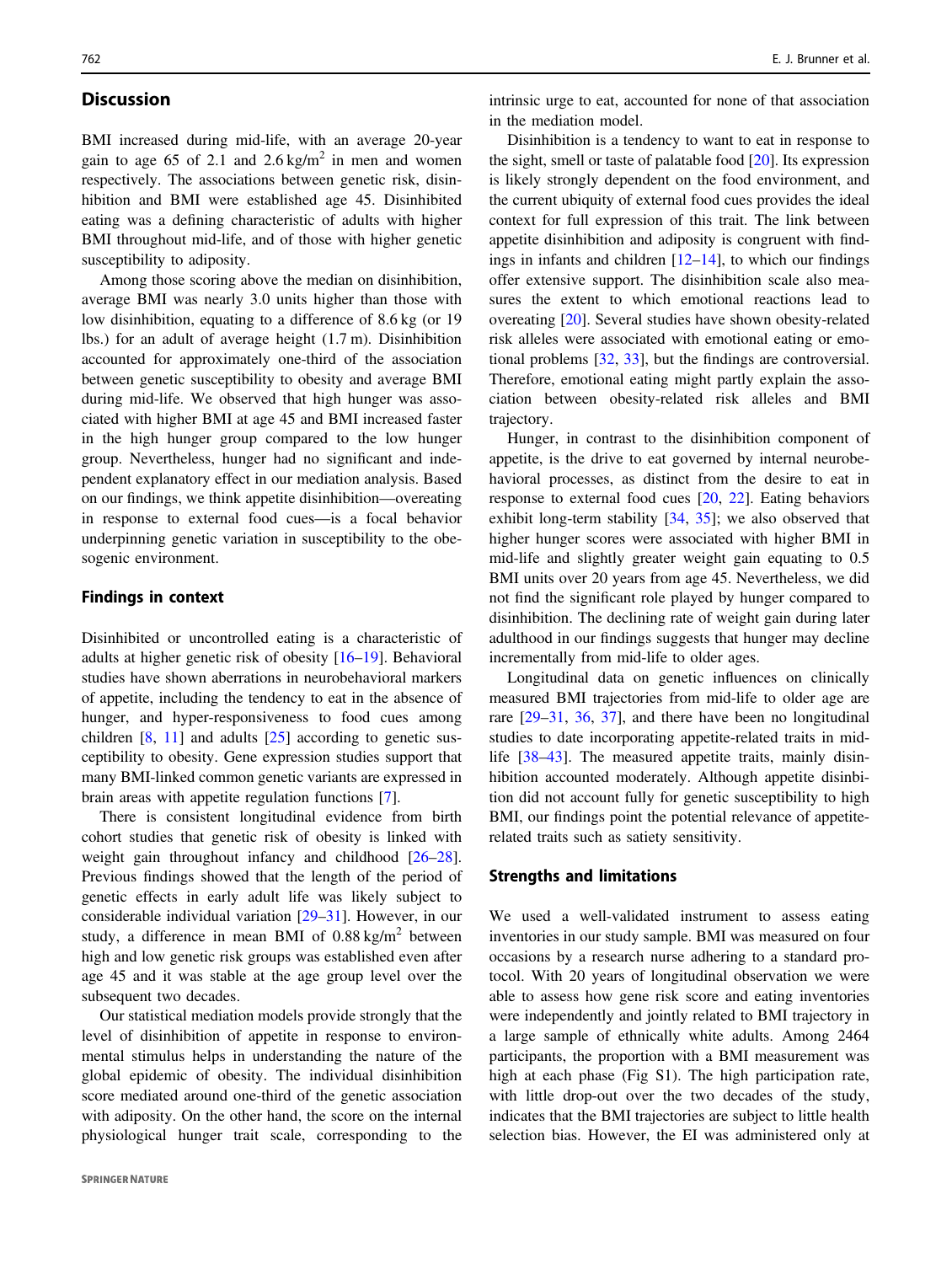baseline and we could not take behavioral change into account. It would be useful to extend this line of research to examine the dynamic associations between genetic risk, eating behavior, and weight change.

Genotyping was based on DNA collected at a later clinic phase than the study baseline (Fig S1) and the sample size was reduced because genotype data were missing. Potential selection bias was assessed by comparing cross-sectional correlations of disinhibition and hunger scores with BMI, and age trajectories of BMI, between those in the study sample and those excluded (Fig S3). The correlation coefficient between disinhibition and BMI was 0.46 in the study sample and  $r = 0.41$  in those excluded (difference  $p =$ 0.08). The respective coefficients for hunger were 0.24 and 0.22 (difference  $p = 0.50$ ). The lack of difference in these associations between those with and without GRS suggests the main associations of interest are not biased by the incomplete genotype data.

Whitehall II is an occupational cohort of British civil servants [\[22](#page-6-0)]. We consider that the associations between obesity-related genes and BMI trajectories, and the role of appetite traits in mediating the gene-BMI association is not substantially different from the general population. However, replication studies, including children and young adults as well as older adults, of the independent and joint effects of obesity-related genes and appetite disinhibition in relation to BMI trajectories would be useful.

### Implications

Overweight and obesity can be a result from a combination of genetic susceptibility to overeating and exposure to an appetite facilitating food environment, i.e., food cues. Changes to the environment to reduce the frequency and intensity of food cues may have a positive impact in a population, shifting the distribution of BMI to a lower level. Among individuals, guidance about healthy food choices is important. It could be enhanced by emphasizing the particular value for disinhibited eaters of avoiding cues to overeat. Such cues may be direct, e.g., food on display, or indirect signals of food availability e.g., retail stores and product advertisements. Experimental studies show that such indirect cues increase motivation to actively seek out and consume food in the absence of hunger [\[44](#page-7-0)].

For individuals, the predictive value of genetic risk information for obesity is modest. Further, our findings suggest that appetite, especially disinhibition, is an important marker of obesity risk providing a pointer to tailored intervention. Measuring disinhibition and identifying problematic eating behaviors and environmental triggers could allow clinical advisors to support their patients to develop strategies to manage eating behavior and achieve weight-loss goals.

## Conclusion

Appetite disinhibition appears to be a key characteristic, for adults at high genetic risk of obesity, given the epidemic of excessive weight gain. The trait of low appetite disinhibition may provide a clue to the elusive reason why some adults remain lean, despite exposure to obesogenic environments, to which so many are susceptible. Modification of the wider food environment is likely to be a valuable public health endeavor. Our findings suggest a potential clinical strategy which includes support for individuals with high appetite disinhibition to avoid food cues, in addition to their genetic risk status.

Acknowledgements We thank all of the participating civil service departments and their welfare, personnel, and establishment officers; the British Occupational Health and Safety Agency; the British Council of Civil Service Unions; all participating civil servants in the Whitehall II study; and all members of the Whitehall II study team. The Whitehall II Study team comprises research scientists, statisticians, study coordinators, nurses, data managers, administrative assistants and data entry staff, who make the study possible.

Funding The Whitehall II study has been supported by grants from the British Heart Foundation (PG/11/63/29011, RG/13/2/30098, RG/16/ 11/32334), UK Medical Research Council (K013351, R024227, S011676), US National Institute on Aging ((R01AG056477, R01AG034454) and US National Heart, Lung, and Blood Institute (R01HL036310). EB is supported by the Economic and Social Research Council (ES/T014377/1). NW and CL are supported by the UK Medical Research Council (MC\_UU\_12015/1).

Author contributions Conceptualization, EB, DS and MS; Methodology, EB, MS, AT, DB and MKi; Investigation, EB, DS, MKu and AH; Writing—Original Draft, EB, KM and CLl; Writing—Review & Editing, ASM, JW, CL, NW, AH, HI and MKi; Project Administration, NC, AHi; Funding Acquisition, EB, MKu, ASM, AH and MKi.

#### Compliance with ethical standards

Conflict of interest The authors declare that they have no conflict of interest.

Publisher's note Springer Nature remains neutral with regard to jurisdictional claims in published maps and institutional affiliations.

Open Access This article is licensed under a Creative Commons Attribution 4.0 International License, which permits use, sharing, adaptation, distribution and reproduction in any medium or format, as long as you give appropriate credit to the original author(s) and the source, provide a link to the Creative Commons license, and indicate if changes were made. The images or other third party material in this article are included in the article's Creative Commons license, unless indicated otherwise in a credit line to the material. If material is not included in the article's Creative Commons license and your intended use is not permitted by statutory regulation or exceeds the permitted use, you will need to obtain permission directly from the copyright holder. To view a copy of this license, visit [http://creativecommons.](http://creativecommons.org/licenses/by/4.0/) [org/licenses/by/4.0/](http://creativecommons.org/licenses/by/4.0/).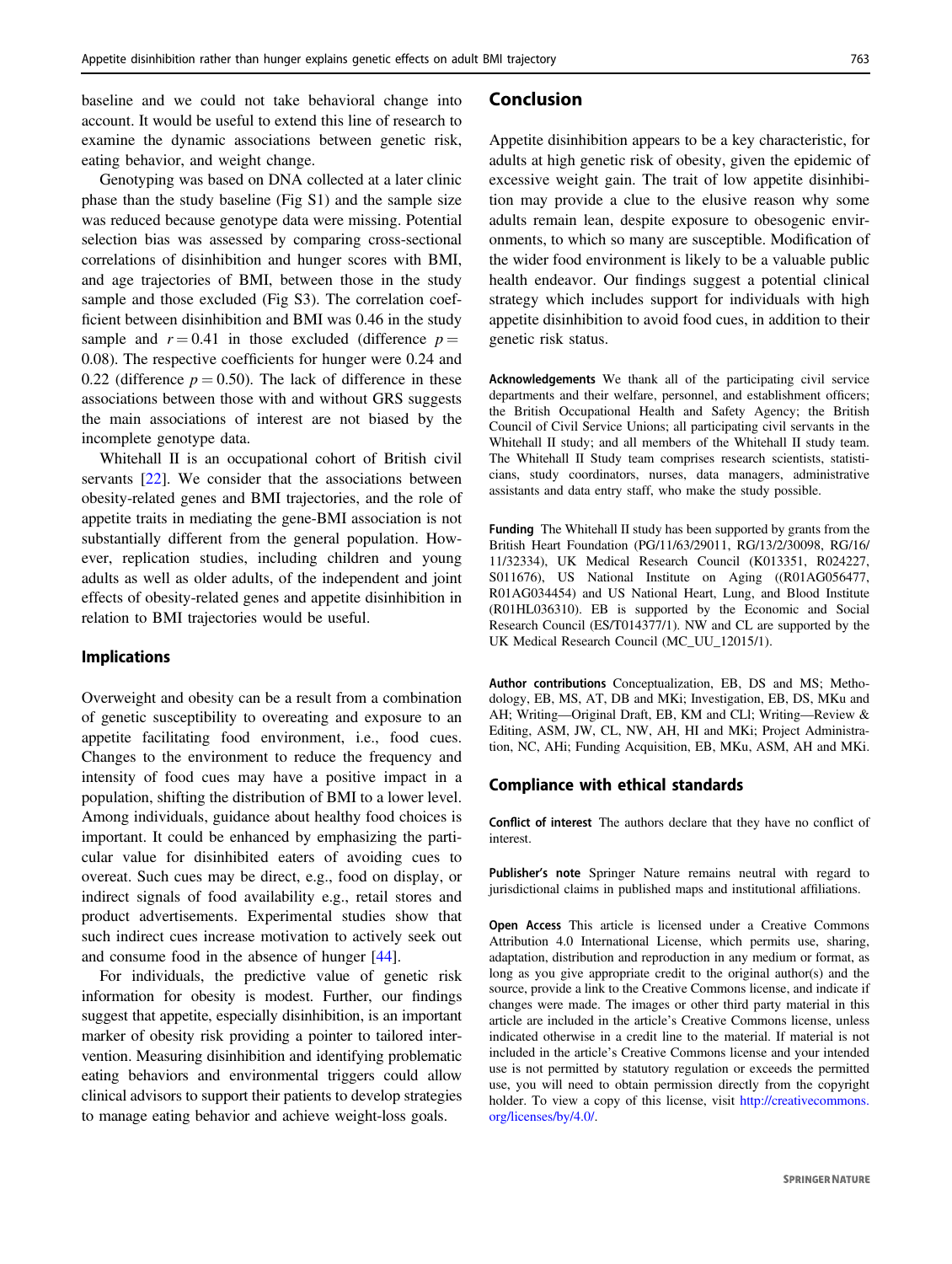## <span id="page-6-0"></span>References

- 1. Global BMI Mortality Collaboration, Di Angelantonio E, Bhupathiraju SHN, Wormser D, Gao P, Kaptoge S, Berrington de Gonzalez A, et al. Angelantonio and the Global BMI Mortality Collaboration. Body-mass index and all-cause mortality: individual-participant-data meta-analysis of 239 prospective studies in four continents. Lancet. 2016;388:776–86.
- 2. Twig G, Yaniv G, Levine H, Leiba A, Goldberger N, Derazne E, et al. Body-Mass Index in 2.3 Million Adolescents and Cardiovascular Death in Adulthood. N Engl J Med. 2016;374:2430–40.
- 3. Hill JO, Peters JC. Environmental contributions to the obesity epidemic. Science. 1998;280:1371–4.
- 4. Rodgers A, Woodward A, Swinburn B, Dietz WH. Prevalence trends tell us what did not precipitate the US obesity epidemic. Lancet. Public Health. 2018;3:e162–e163.
- 5. Swinburn BA, Sacks G, Hall KD, McPherson K, Finegood DT, Moodie ML, et al. The global obesity pandemic: shaped by global drivers and local environments. Lancet. 2011;378:804–14.
- 6. Elks CE, den Hoed M, Zhao JH, Sharp SJ, Wareham NJ, Loos RJ, et al. Variability in the heritability of body mass index: a systematic review and meta-regression. Front Endocrinol (Lausanne). 2012;3:29.
- 7. Locke AE, Kahali B, Berndt SI, Justice AE, Pers TH, Day FR, et al. Genetic studies of body mass index yield new insights for obesity biology. Nature. 2015;518:197–206.
- 8. Wardle J, Llewellyn C, Sanderson S, Plomin R. The FTO gene and measured food intake in children. Int J Obes (Lond). 2009;33:42–45.
- 9. Llewellyn CH, Trzaskowski M, van Jaarsveld CHM, Plomin R, Wardle J. Satiety mechanisms in genetic risk of obesity. JAMA Pediatr. 2014;168:338–44.
- 10. Wardle J, Carnell S, Haworth CM, Farooqi IS, O'Rahilly S, Plomin R. Obesity associated genetic variation in FTO is associated with diminished satiety. J Clin Endocrinol Metab. 2008;93:3640–3.
- 11. Cecil JE, Tavendale R, Watt P, Hetherington MM, Palmer CN. An obesity-associated FTO gene variant and increased energy intake in children. N Engl J Med. 2008;359:2558–66.
- 12. Quah PL, Chan YH, Aris IM, Pang WW, Toh JY, Tint MT, et al. Prospective associations of appetitive traits at 3 and 12 months of age with body mass index and weight gain in the first 2 years of life. BMC Pediatr. 2015;15:153.
- 13. Steinsbekk S, Wichstrøm L. Predictors of Change in BMI From the Age of 4 to 8. J Pediatr Psychol. 2015;40:1056–64.
- 14. van Jaarsveld CH, Boniface D, Llewellyn CH, Wardle J. Appetite and growth: a longitudinal sibling analysis. JAMA Pediatr. 2014;168:345–50.
- 15. den Hoed M, Smeets AJ, Veldhorst MA, Nieuwenhuizen AG, Bouwman FG, Heidema AG, et al. SNP analyses of postprandial responses in (an)orexigenic hormones and feelings of hunger reveal long-term physiological adaptations to facilitate homeostasis. Int J Obes (Lond). 2008;32:1790–8.
- 16. Cornelis MC, Rimm EB, Curhan GC, Kraft P, Hunter DJ, Hu FB, et al. Obesity susceptibility loci and uncontrolled eating, emotional eating and cognitive restraint behaviors in men and women. Obesity (Silver Spring). 2014;22:E135–41.
- 17. de Lauzon-Guillain B, Clifton EA, Day FR, Clément K, Brage S, Forouhi NG, et al. Mediation and modification of genetic susceptibility to obesity by eating behaviors. Am J Clin Nutr. 2017;106:996–1004.
- 18. Jacob R, Drapeau V, Tremblay A, Provencher V, Bouchard C, Pérusse L. The role of eating behavior traits in mediating genetic susceptibility to obesity. Am J Clin Nutr. 2018;108:445–52.
- 19. Konttinen H, Llewellyn C, Wardle J, Silventoinen K, Joensuu A, Männistö S, et al. Appetitive traits as behavioural pathways in

genetic susceptibility to obesity: a population-based cross-sectional study. Sci Rep. 2015;5:14726.

- 20. Stunkard AJ, Messick S. The three-factor eating questionnaire to measure dietary restraint, disinhibition and hunger. J Psychosom Res. 1985;29:71–83.
- 21. Marmot M, Brunner E. Cohort Profile: the Whitehall II study. Int J Epidemiol. 2005;34:251–6.
- 22. Mayer J, Thomas DW. Regulation of food intake and obesity. Science. 1967;156:328–37.
- 23. Talmud PJ, Drenos F, Shah S, Shah T, Palmen J, Verzilli C, et al. Gene-centric association signals for lipids and apolipoproteins identified via the HumanCVD BeadChip. Am J Hum Genet. 2009;85:628–42.
- 24. Hulmán A, Tabák AG, Nyári TA, Vistisen D, Kivimäki M, Brunner EJ, et al. Effect of secular trends on age-related trajectories of cardiovascular risk factors: the Whitehall II longitudinal study 1985-2009. Int J Epidemiol. 2014;43:866–77.
- 25. Karra E, O'Daly OG, Choudhury AI, Yousseif A, Millership S, Neary MT, et al. A link between FTO, ghrelin, and impaired brain food-cue responsivity. J. Clin. Invest. 2013;123:3539–51.
- 26. Elks CE, Loos RJ, Sharp SJ, Langenberg C, Ring SM, Timpson NJ, et al. Genetic markers of adult obesity risk are associated with greater early infancy weight gain and growth. PLoS Med. 2010;7: e1000284.
- 27. Elks CE, Loos RJ, Hardy R, Wills AK, Wong A, Wareham NJ, et al. Adult obesity susceptibility variants are associated with greater childhood weight gain and a faster tempo of growth: the 1946 British Birth Cohort Study. Am J Clin Nutr. 2012;95:1150–6.
- 28. Dahl AK, Reynolds CA, Fall T, Magnusson PK, Pedersen NL. Multifactorial analysis of changes in body mass index across the adult life course: a study with 65 years of follow-up. Int J Obes (Lond). 2014;38:1133–41.
- 29. Song M, Zheng Y, Qi L, Hu FB, Chan AT, Giovannucci EL. Longitudinal Analysis of Genetic Susceptibility and BMI Throughout Adult Life. Diabetes. 2018;67:248–55.
- 30. Hertel JK, Johansson S, Sonestedt E, Jonsson A, Lie RT, Platou CG, et al. FTO, type 2 diabetes, and weight gain throughout adult life: a meta-analysis of 41,504 subjects from the Scandinavian HUNT, MDC, and MPP studies. Diabetes. 2011;60:1637–44.
- 31. Sandholt CH, Allin KH, Toft U, Borglykke A, Ribel-Madsen R, Sparso T, et al. The effect of GWAS identified BMI loci on changes in body weight among middle-aged Danes during a fiveyear period. Obesity (Silver Spring). 2014;22:901–8.
- 32. Velders FP, De Wit JE, Jansen PW, Jaddoe VW, Hofman A, Verhulst FC, et al. FTO at rs9939609, food responsive-ness, emotional control and symptoms of ADHD in preschool children. PLoS ONE. 2012;7:e49131.
- 33. Choquette AC, Lemieux S, Tremblay A, Drapeau V, Bouchard C, Vohl MC, et al. GAD2 gene sequence variations are associated with eating behaviors and weight gain in women from the Quebec family study. Physiol Behav. 2009;98:505–10.
- 34. Ashcroft J, Semmler C, Carnell S, van Jaarsveld CH, Wardle J. Continuity and stability of eating behaviour traits in children. Eur J Clin Nutr. 2008;62:985–90.
- 35. Craigie AM, Lake AA, Kelly SA, Adamson AJ, Mathers JC. Tracking of obesity-related behaviours from childhood to adulthood: A systematic review. Maturitas. 2011;70:266–84.
- 36. Rukh G, Ahmad S, Ericson U, Hindy G, Stocks T, Renström F, et al. Inverse relationship between a genetic risk score of 31 BMI loci and weight change before and after reaching middle age. Int J Obes (Lond). 2016;40:252–9.
- 37. Vimaleswaran KS, Ängquist L, Hansen RD, van der A DL, Bouatia-Naji N, Holst C, et al. Association between FTO variant and change in body weight and its interaction with dietary factors: the DiOGenes study. Obesity (Silver Spring). 2012;20:1669–74.